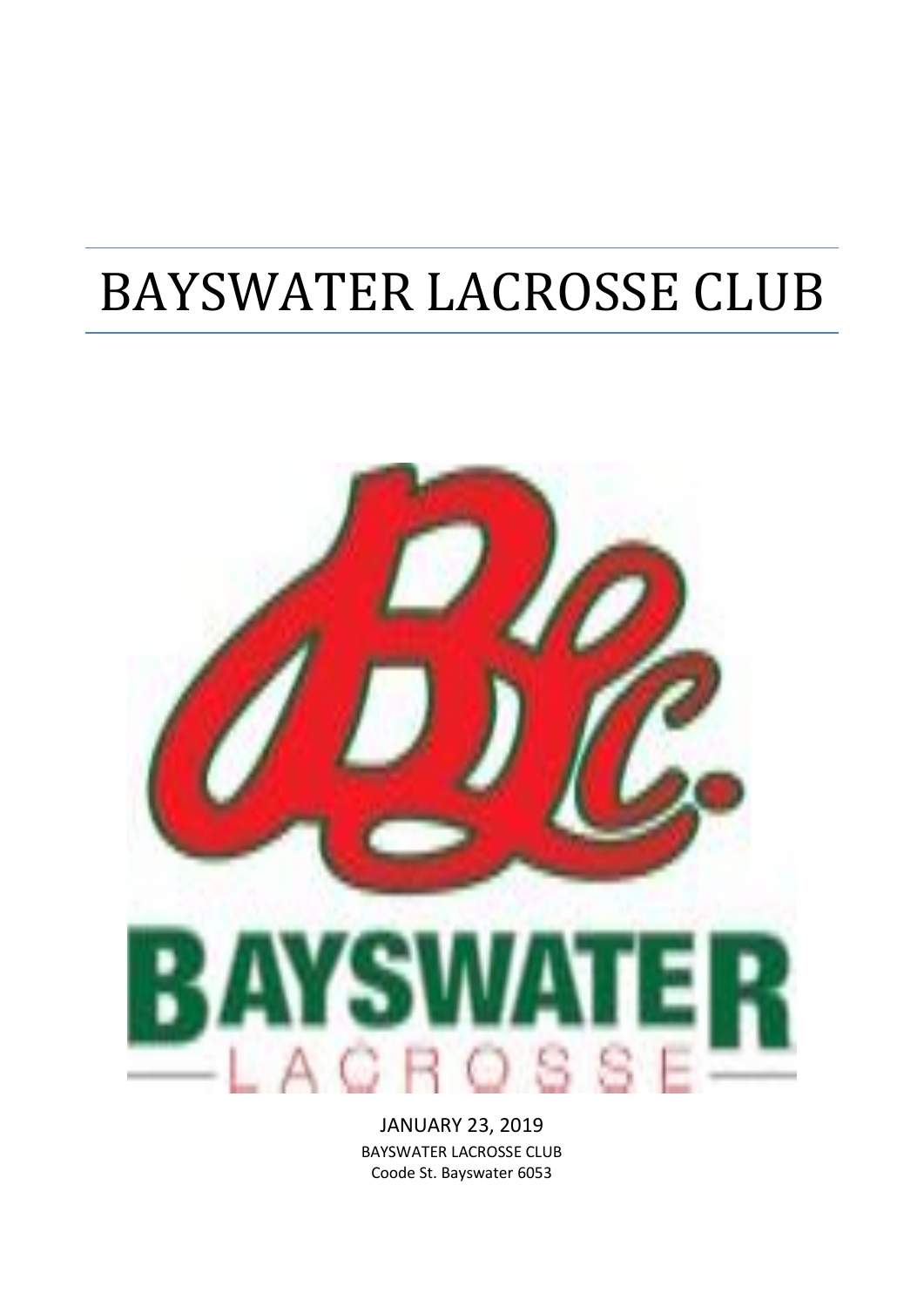

# **Contents**

|                                | Page |
|--------------------------------|------|
| <b>President Report</b>        | 2    |
| <b>Vice President Report</b>   | 5    |
| <b>Club Manager Report</b>     | 6    |
| Director of Finance Report     | 9    |
| <b>Auditor Report</b>          | 10   |
| Senior Men Report              | 11   |
| Senior Women Report            | 12   |
| Junior Men Report              | 13   |
| <b>Junior Women Report</b>     | 14   |
| Director of Development Report | 16   |
| Director of Publicity Report   | 17   |
| <b>Bar Manager Report</b>      | 18   |
| <b>Senior Awards</b>           | 19   |
| <b>Junior Awards</b>           | 20   |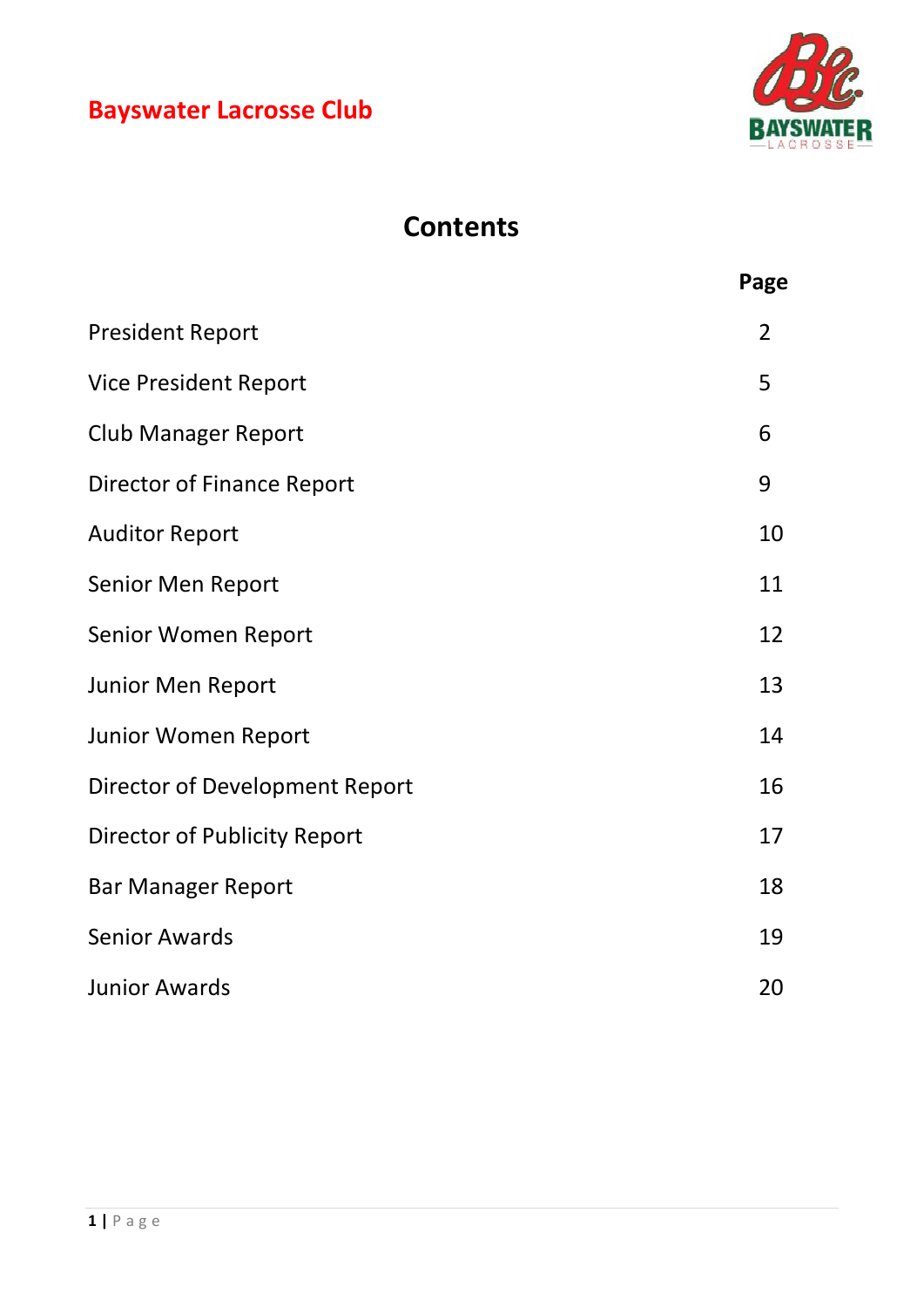

### **President Report**

The 2019 season for Bayswater Lacrosse Club was a busy and successful time for our club.

I would like to thank all of our players, supporters, volunteers, members and committee members.

This season would not have been possible without the help and dedication all of our wonderful Bayswater Lacrosse community who, week in and week out, support our players and help with the running of our club.

A very special thank you goes out to our Club Manager, Natalie Hatton for her efforts as club manager and Narelle Tatlow as Finance Director for the support they both have given to committee members to keep our club running.

Bayswater was well represented in a number of state teams for 2018 and we had several players in the Southern Braves team which won the National U15's tournament in Victoria.

We have been fortunate enough to have two talented players from the USA this season, Chase York and Jackson Twomey, who put in time and effort to assist with coaching our under 15's and 17's teams along with schools development for our club. This season we saw our 15's boys, coached by Thomas Graham & Max Rowse, work hard throughout the season with most boys playing 15's & 17's throughout the season, and make great improvement to get through to the Grand Final.

Our State League men's team again performed fantastically well to reach the grand final and played a tough never say die game only to go down in the dying seconds of the game, it was a great effort and we should be proud of every one of the players & coaches who helped get them there.

2018 was the year Bayswater lacrosse club re-introduced our State League women's team.

We realise it was a young and inexperienced team however with Liz Shields doing a fantastic job as always coaching has worked hard to help improve our players and all the girls really seemed to enjoy the season with great comradery.

### Acknowledgements

Congratulations to Faye Beaman on being awarded her Life Membership to ALA & Merit Awards to Michael & Murray Gates.

Bayswater Lacrosse Club had 2 members travel with the Australian men's National team who represented Australia in June 2018 in Israel.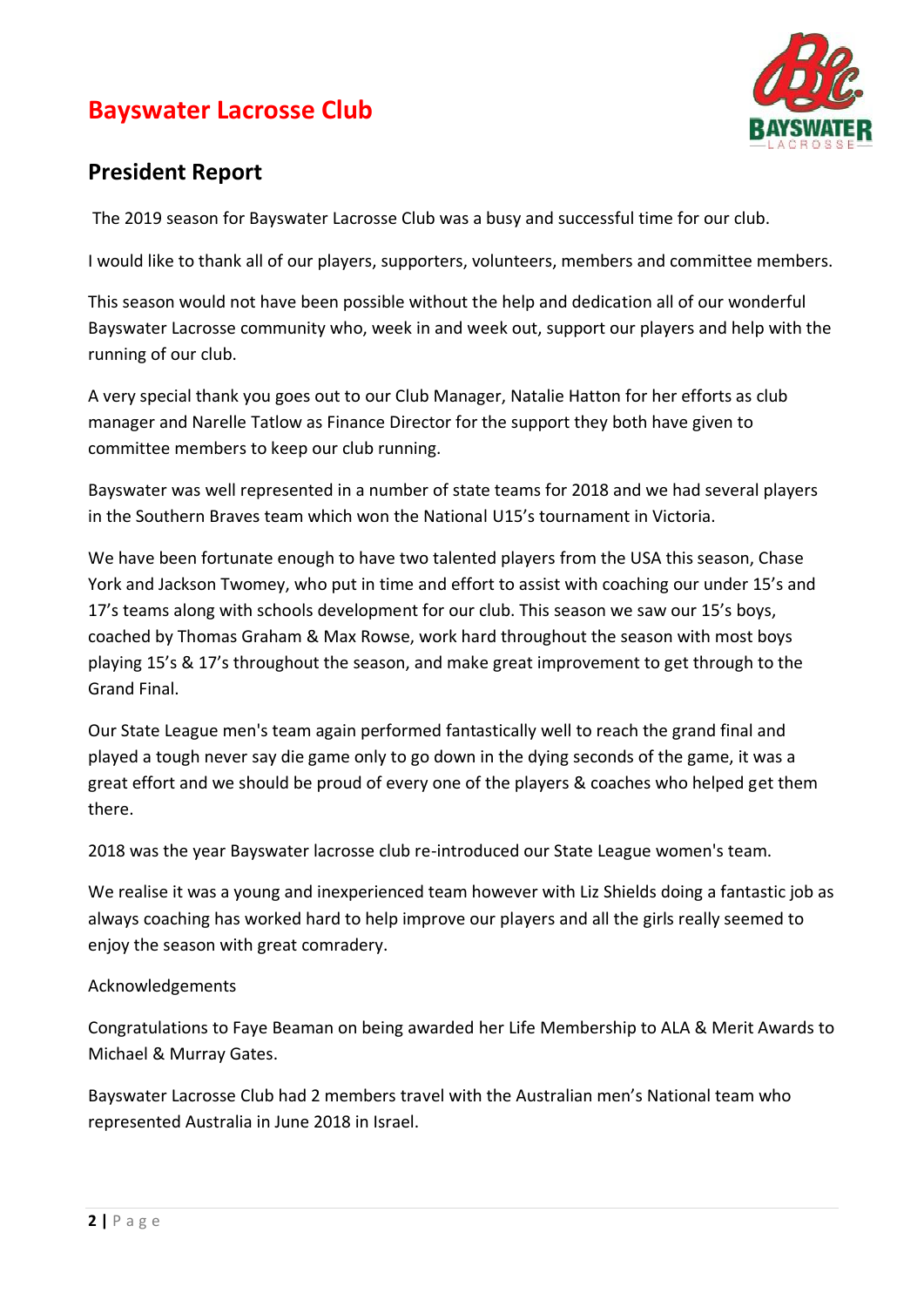

Congratulations to our player Thomas Graham & Glenn Morley (Assistant Coach). Along with Adam Jorre de St Jorre (Assistant Coach) for the Danish National Team & Evan Walters for Officiating with ALRA Internationally.

Our junior boys had a great season taking out LWA Runners Up awards for;

U13's – Casey Burton, U15's – Jakson Bowran, U17's – Donal Wild

A special congratulations to Chloe Tatlow who was awarded with the association Runner up Best & Fairest for the women's state league as well as being selected in our women's State League All Stars Team, as well as being a member of our state women's team and to Jesse Bowland – Curtis and Chase York who was selected in the Men's State League All-Star team at the Lacrosse WA Presentation evening. In our WA State men's team we acknowledge Jesse Bowland-Curtis, Thomas Graham, Warren Brown & Adam Jorre de St Jorre (Assistant Coach).

Our club is forever appreciative of the tireless work put in by our wonderful volunteers. On behalf of Bayswater Lacrosse Club, we are especially thankful to the Committee, players and volunteers who made this year a success, namely:

\* Yianna & Alexia Christodoulakis in the Canteen along with help during finals from Faye Beaman

\* Kieran McCoy & Brett Mayer for their help in maintaining our field marking;

\* Sue Kirkby, Nicole McKenna, Carole Bowland, Les Wild, Evan Walters, Jesse Bowland-Curtis & Julian McGrath for their efforts as referees & Umpires;

\* Matt Tatlow as Bar Manager and Mike Gates and others as regular bar attendants;

\* Jack Glasbrenner for his work in School Clinics and junior development;

\* Liz Shields, Rachel Anderson, Zoe Day, Maddy Koelmeyer, Chloe Tatlow , Isla FraZer, Julian McGrath, Lloyd Morley, Mike Burton, Thomas Graham, Max Rowse & Jack Glasbrenner for their work in coaching; with a special mention to Liz Shileds who was assistant Coach for the state senior women's team

\* Margaret Morley for making all the amazing Thursday night meals for Senior Men.

A further thank you is extended to all of the assistant coaches, junior umpires, team managers, scorers and timekeepers who tirelessly help our teams get on the fields each week and during finals.

A special thank you to everyone who helped during the finals this season there was just too many to name you all.

It is the commitment of so many that makes Bayswater such a strong club now and moving into the future.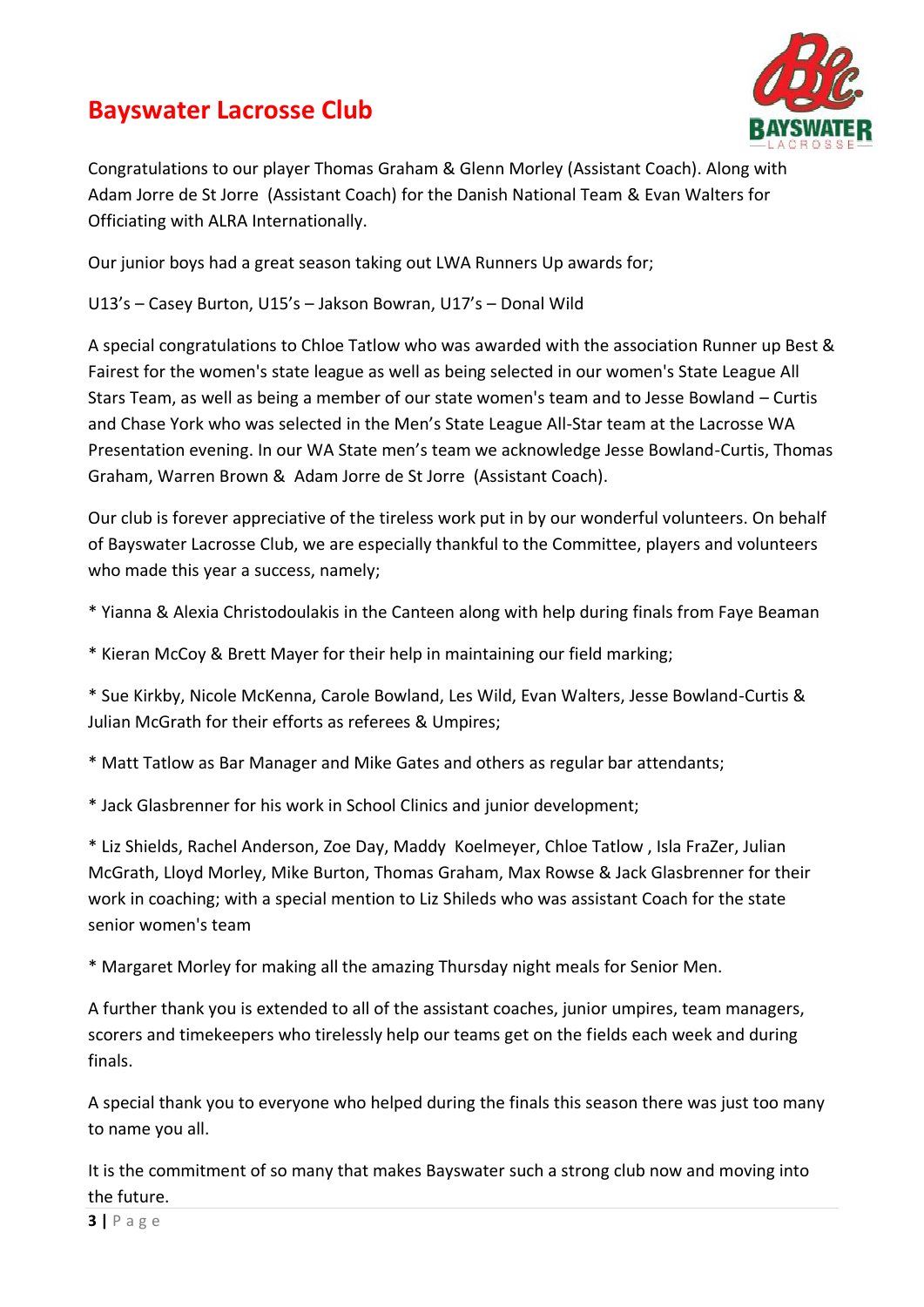



We would not be able to achieve the successes we have achieved without the continued support of our incredible sponsors. I would like to acknowledge and thank all of our sponsors, but in particular:

Kim from Celebrations at Charlies;

Matthew & Narelle Tatlow from Perth Stairs

Mike Burton from Loan Market South Perth

Loan Market Corporate & Ray White Corporate

Ray White Real Estate Bayswater

CH Signs & Print

I lastly would like to congratulate all the Bayswater players who were selected to play for state and national teams this year and those players who were recognized for their outstanding playing achievements.

Thank you again for all your support this season, we look forward to a fantastic 2019.

**Bill Bowran**

**President**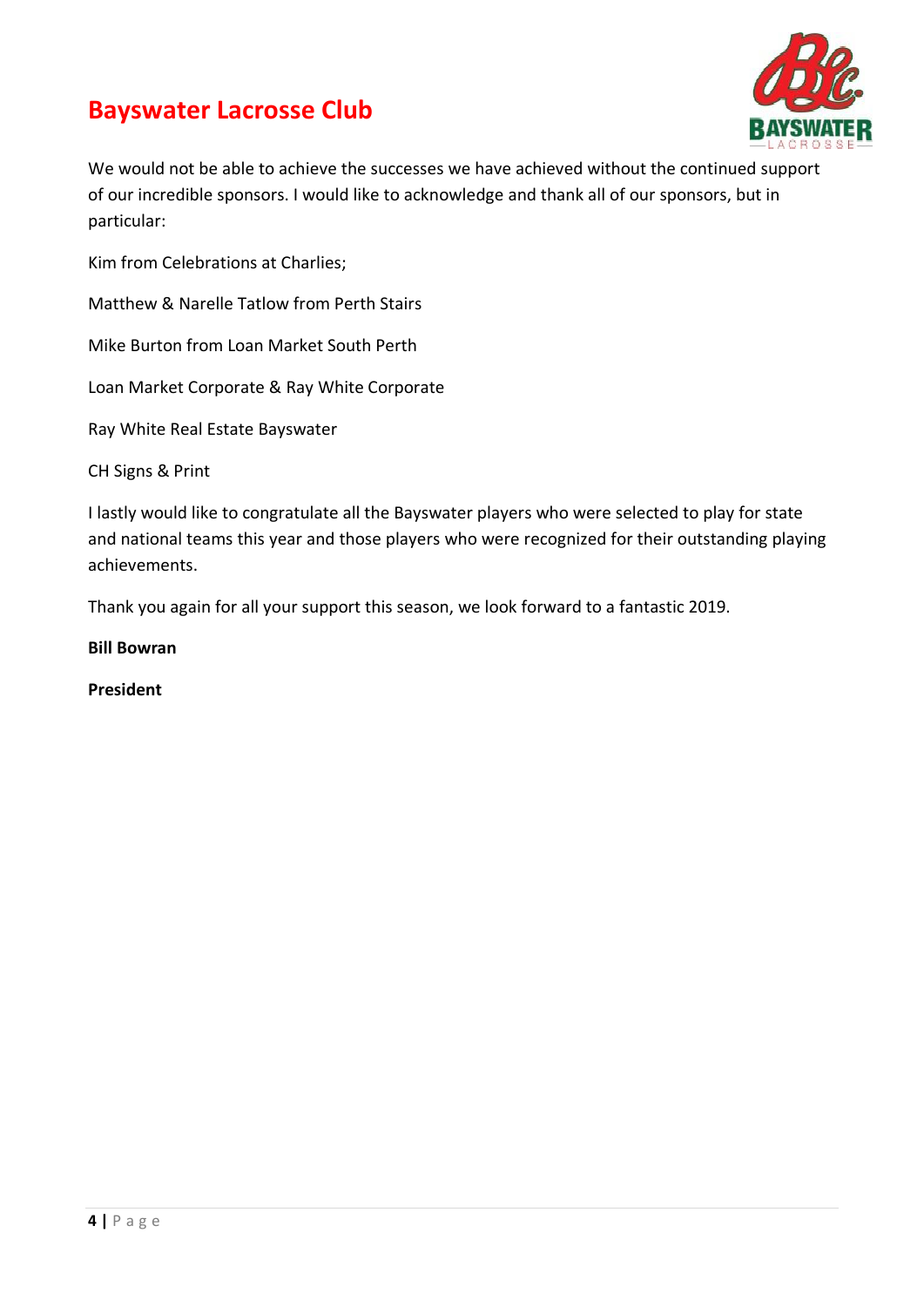

### **Vice President Report**

I would like to thank all of the committee for all of their hard work since being elected. With a committee that is relatively new and with a lot to learn in their respective roles all have worked very hard, give freely of their time and contributed to the successful running of the club.

Having been in a role on the committee for over 10 consecutive seasons I have been privileged and honoured to have had the opportunity to assist the club and work with so many great hard working people. This season has been no exception with an extremely great team that has worked hard in the best interest of the club and our members.

I would also like to thank all of the volunteers that have assisted the club in all operational aspects of the club. It takes a great deal of effort or the club to be able to field senior and junior teams throughout the season. This includes those directly involved with the teams, those involved in field preparation, roles on game day and the canteen and bar. The roles are far too many to and varied to list here, but without both the elected committee members and the numerous volunteers that assist we would not achieve what we do so thank you again to all.

I would also like to thank all of those that contributed to the Bayswater lacrosse Club successfully hosting the 2018 Lacrosse WA finals series. This was a big ask for our volunteers considering the time and effort that was put in by so many the previous year in hosting a highly successful U/15's National Championship the previous year. As the grounds manager for the Finals Series I appreciate the assistance of those that turned up each Saturday and Sunday for a month to assist. While there were a few minor issues to sort out along the way, we received high commendation from many that participated in the finals and we as a club should again be proud of our efforts.

I also like to take the opportunity to congratulate:

- All of the teams that played through the season
- All of the teams that qualified to play in the finals;
- Those teams that qualified to play in the grand final;
- The players, umpires and referees that were selected to represent Lacrosse W.A. at the various tournaments and championships throughout the year.

Finally I would like to give particular acknowledgement to Bill Bowran, Narelle and Matt Tatlow who have worked tirelessly throughout the season for the club. They have put in many long hours and their efforts are greatly appreciated.

As I have said above, I have been a member of the committee for the last 10 seasons, and while I set out for this last season with many objectives, I have unfortunately not been able to achieve what I would have wanted too due to the demands in my job. These demands remain present and will again impact a great deal of my time over this year. I am therefore not able to commit the time and energy required to meaningfully continue to serve as a member of the committee and therefore will not be standing for a role for the next season.

Thanks again to all and I look forward to a great and successful 2019 season.

### **Des Doherty**

### **Vice President**

**5 |** P a g e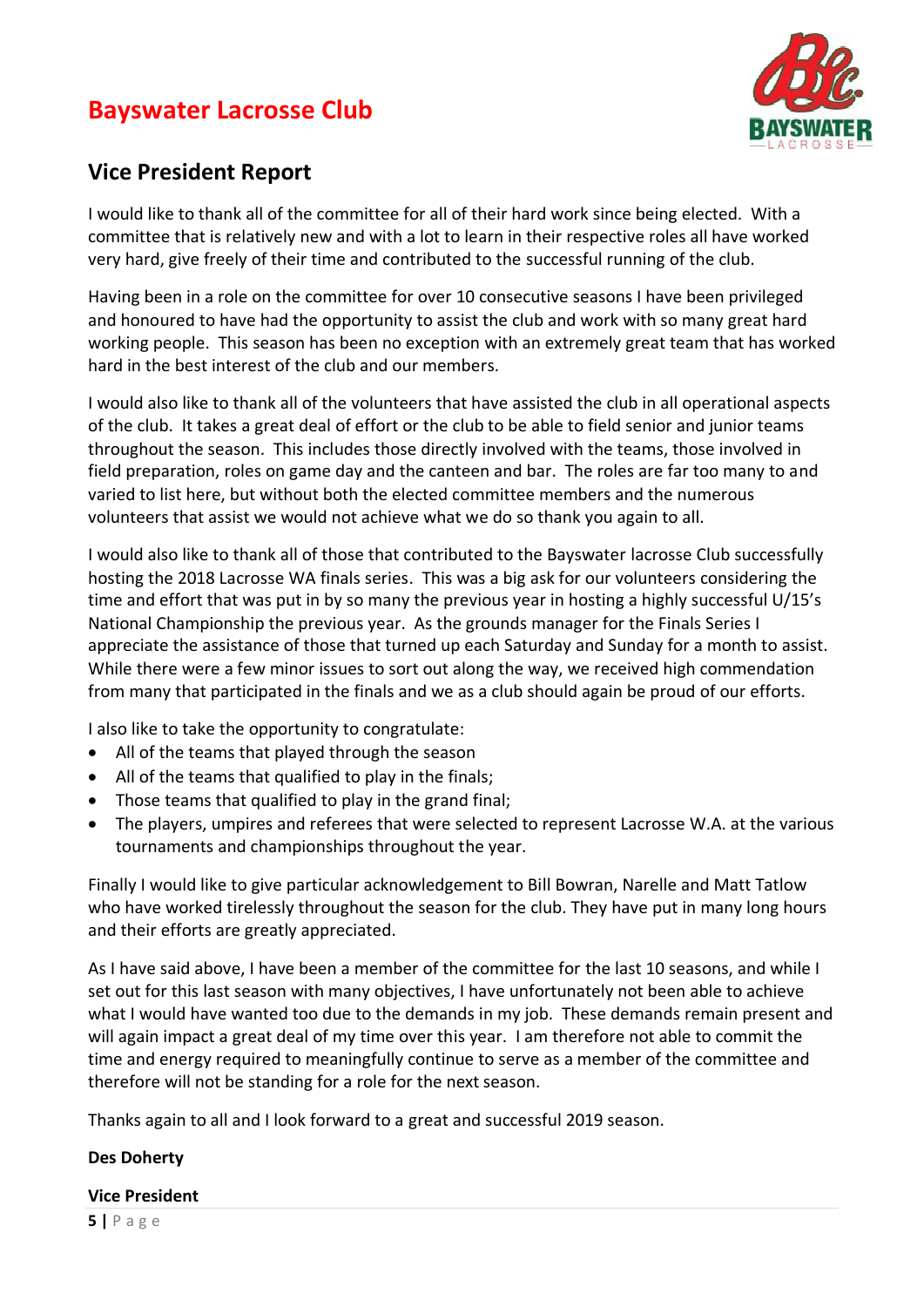

### **Club Manager Report**

Operational structures and procedures have been a focus throughout the 2018 season. Licencing, insurances, structural operations including the air-conditioner, alarm system and the lift have required ongoing negotiation with the City of Bayswater.

An entire new executive committee was elected for the 2018 season. This proved both motivating with new ideas from new committee members, and somewhat difficult without succession planning, and locating some information required in a timely manner. Throughout the season the committee discussed in depth some previous motions, cultures and procedures that require further discussion by the incoming committee. These include;

The notion of part time players paying half fees.

Club cleaning schedule and payment of a cleaner for the facilities.

The payment by the club to Bayswater members who umpire who are already being paid by Lacrosse WA.

This season Lacrosse WA made it very clear that all coaches and those working with children in any capacity required a current working with children check. The club has an active register, however we a still have many members who require a current working with children check. As a club it is important to encourage as many members who interact with children to hold a card.

The club received numerous requests throughout the year for club hire. We were unable to hire the clubrooms out to anyone until we were able determine the club's public liability. Once the club was adequately insured a number of community members and agencies hired the facilities.

Throughout 2018 the committee put forward and accepted a number of motions. These motions were;

December 2017

Nominations for coaches to be advertised. Coaches to be appointed in January.

BLC will order provisional number of 50 lacrosse sticks.

BB a phone to be purchased for the Club Manager. (Although passed, purchase of a phone was not required)

February 2018

Craig Hollingbury redesign our current logo, with the modern lacrosse sticks, if committee agrees it will be used as our logo.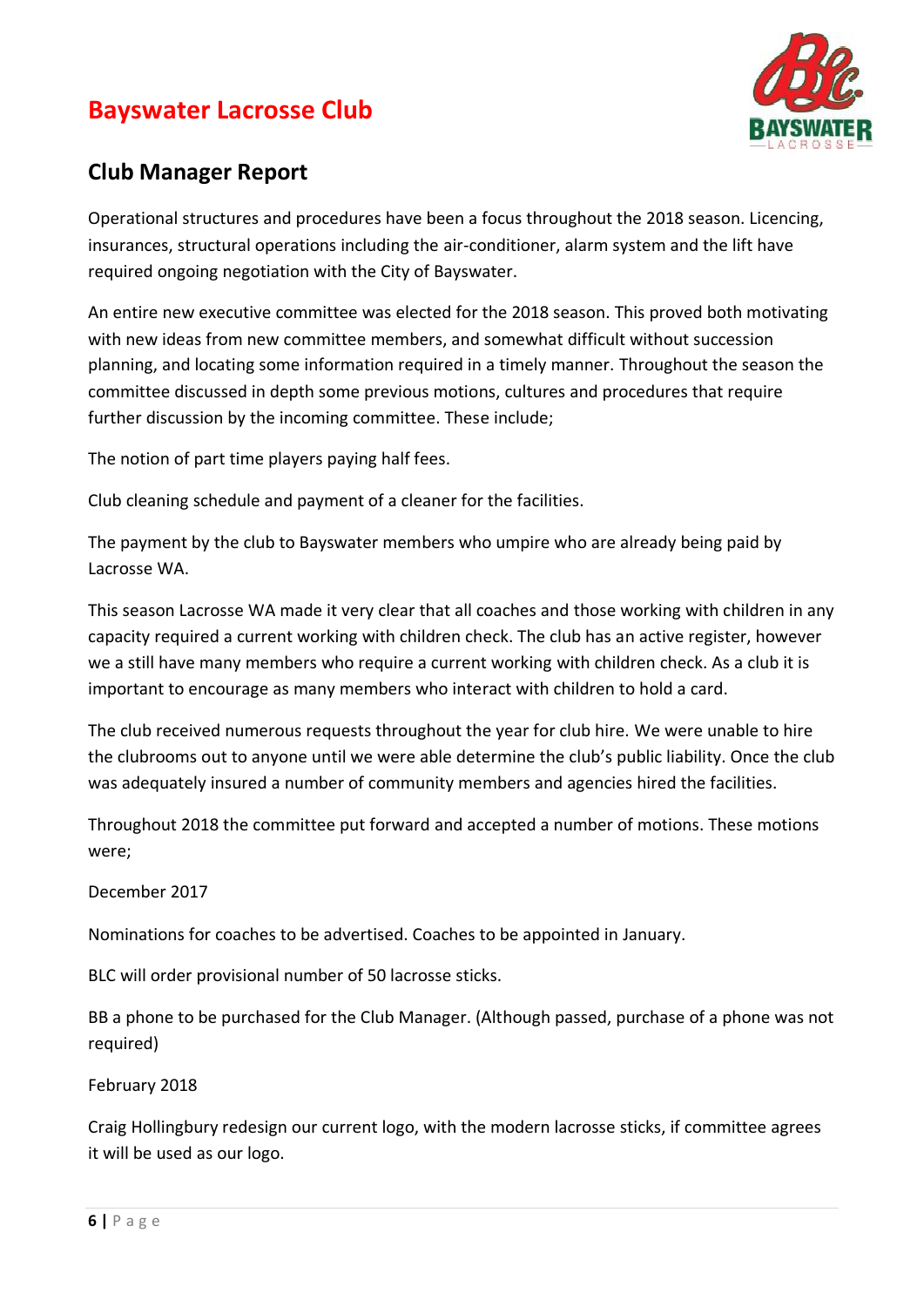

### March 2018

We accept the 2018 uniform design. It is taken for approval to LWA, and then uniforms are ordered for the 2018 season.

### April 2018

Upgrade the gym area. Partial refurbishment. Carpet tiles – more equipment, approval to paint the walls, new fans, lighter weights, kettle bells. - possible all up figure of \$2,500. \$1400 of that is for rubber flooring.

### June 2018

Increase of funding given to state players by the club;

State Team Players Seniors from \$100 to \$150 Juniors From \$50 to \$100 State Team Managers, Coaches and Referees from \$100 to \$150 Australian Team Players from \$200 to \$300 Australian Team Managers, Coaches and Referees from \$200 to \$300

### July 2018

We allow parents to side either side of the ground, but we ask them to side away from the coaches/officials area.

### August 2018

Bunting required to be purchased for finals. Pickets with flat bottom, and loop for bunting to be purchased. Discussion around how much required. - 10 pickets per field required. 5 pickets required for bar area.

Players pay fees in the first 30 days of registering or need to sign a payment plan if they are unable to pay upfront.

September 2018

We purchase an alarm to the value of \$1500 based on the quote received from Tauras.

October 2018

Bill Bowran motioned for the Senior windup to be held at The Saint, Innaloo again next year. (2019)

November 2018

The club does not pay those for umpiring who are already paid by LWA.

**7 |** P a g e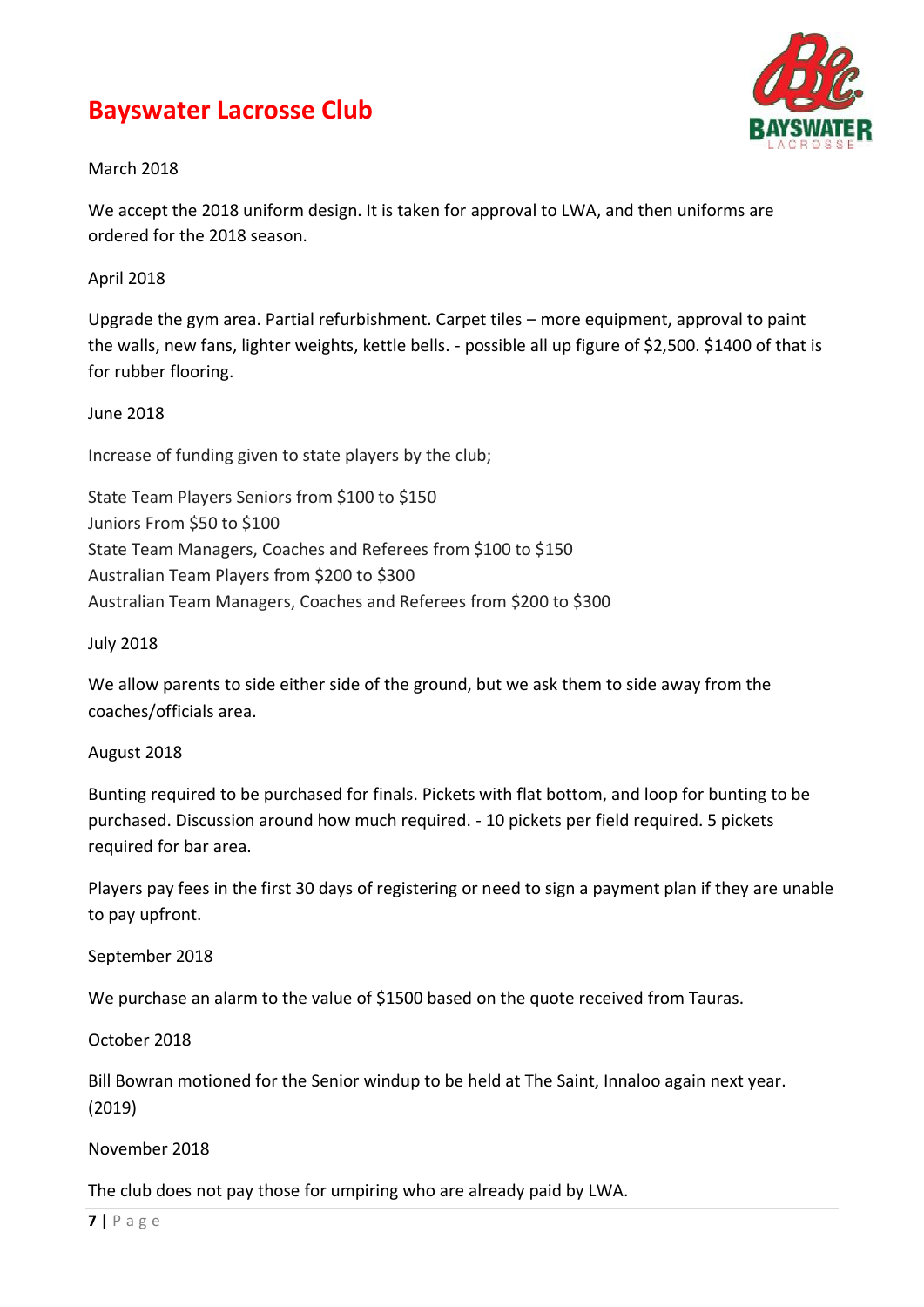

### **Recommendations for 2019**

Executive committee members have a rotating 2 year tenure to ensure that there is always a returning executive committee member to the club in any given year.

Complete a risk analysis determining which club members require working with children checks.

Revise the club hiring documents and update the website with hire information including photos to make it easier for those wanting to hire the facilities.

Motions are recorded in a document and stored somewhere as a reference point.

A timeline of annual events to ensure that adequate planning time is allowed for preparation.

On any training day a "member" be in charge in the event an incident or injury occurs it can be reported and managed appropriately.

I would like to thank the exceptional effort that so many Bayswater volunteers have put in throughout the season.

### **Natalie Hatton**

**Bayswater Club Manager**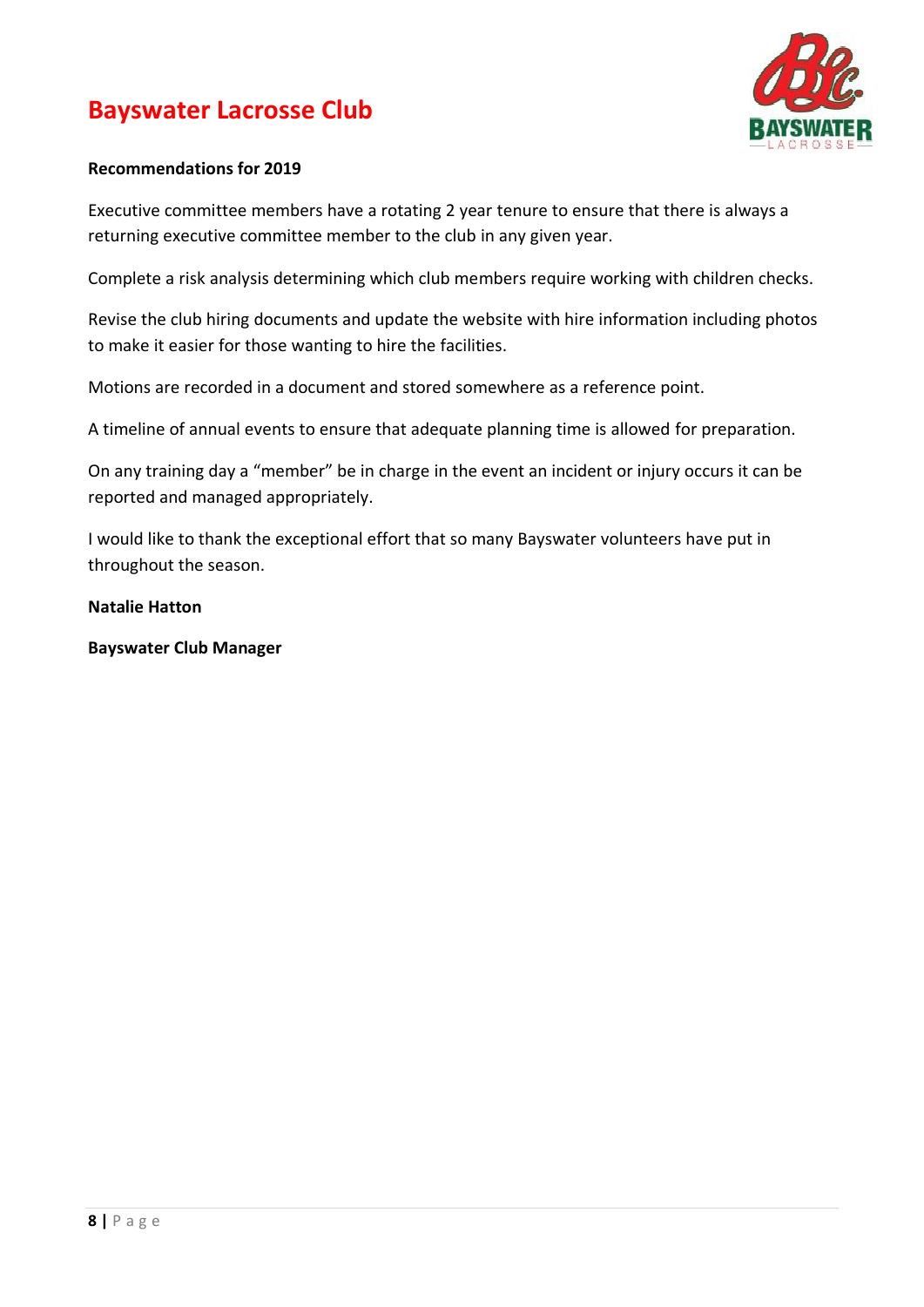

### **Director of Finance Report**

Bayswater Lacrosse Club had a great year this year and general feedback was positive.

We were in a position financially this year to purchase new uniforms for all junior and senior players which were designed by a few senior players.

We also purchased a Toyota Tarago for clinic use and insured it.

We had a gym makeover of new paint, flooring, and fans etc. Which were completed by a few senior men and looks fantastic. Hopefully next year will see more members using the facilities.

The club did not previously have Public Liability insurance. While members are covered under LWA, non-members and the public who rent out our club rooms were not covered. This has been rectified with a Public Liability Insurance cover now.

Fees are the main problem I dealt with this year. Most fees have now been paid but there are still a few outstanding which will need to be paid upfront before they play next season. I would propose that for the 2019 year that at the registration day or prior to the first game, payment is to be made either in full, or a part payment with a direct debit option to be paid fortnightly for the balance. There are many companies that we can organise this through and once the forms are completed they take care of the rest. There is a small fee involved to do this but most people would still prefer this option as it gives them the freedom of paying their fees off as to a lump sum. This also would alleviate the finance director constantly chasing up fees and getting to the end of the year with any unpaid fees.

We hosted a successful finals at our club which generated good income in and helped to cover some of our expenses this year. We also hosted a successful MND fundraiser night and raised \$3410 for Motor Neurone Disease.

As of 18/01/2019 the bank balance is \$68,669.60 and accounts receivable is just over \$3000.

**Narelle Tatlow**

**Director of Finance**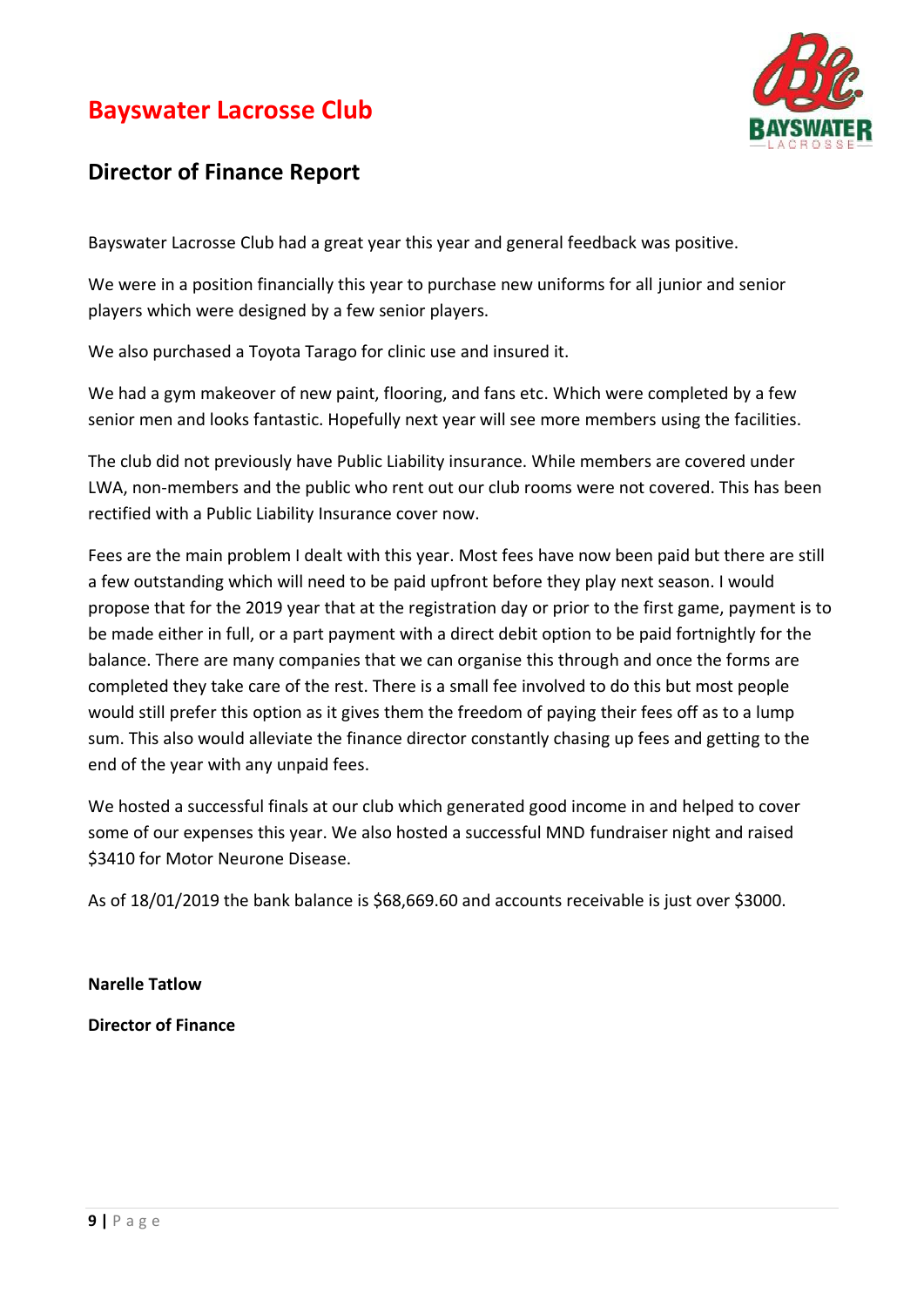**BAYSWATER** 

# AGM Financial Statements as at 31st October 2018 Bayswater Lacrosse Club (Inc.)

| Income Statement     |                                | 31-Oct-18  | 31-Oct-17  | <b>Balance Sheet</b>  |                                                                         |                            | 31-Oct-18  | $31 -$        |
|----------------------|--------------------------------|------------|------------|-----------------------|-------------------------------------------------------------------------|----------------------------|------------|---------------|
| Fees                 | <b>Senior Men</b>              | 13,810.00  | 12,144.00  | Assets                | Bendigo Bank A/c 1                                                      |                            | 67,961.68  | $\infty$      |
|                      | Senior Women                   | 7,860.00   | 4,992.50   |                       | Bendigo Bank A/c 2                                                      |                            | 509.14     |               |
|                      | <b>Junior Men</b>              | 6,920.00   | 6,880.00   |                       | Cash on Hand - Bar                                                      |                            | 500.00     |               |
|                      | Junior Women                   | 4,590.00   | 7,000.00   |                       | Bond - CoB                                                              |                            | 0.00       |               |
|                      | Social/100 Club                | 1,770.00   | 1,620.00   |                       | Accounts Receivable                                                     |                            | 6,949.30   |               |
|                      | Modcrosse                      | 360.00     | 1,020.00   |                       | Inventory                                                               |                            | 9,091.95   |               |
|                      |                                | 35,310.00  | 33,656.50  |                       | Prepayments                                                             |                            | 4,991.75   |               |
|                      |                                |            |            |                       | Property & Equipment                                                    |                            | 87,618.26  | $\infty$      |
| <b>Other Revenue</b> | Bar Trading                    | 32,499.39  | 21,581.53  |                       | P & E - Accumulated Depreciation                                        |                            | 29,212.09) | (22)          |
|                      | Canteen Trading                | 18,354.50  | 9,924.29   |                       |                                                                         | <b>Total Assets -</b>      | 148,409.99 | <b>.51</b>    |
|                      | Sponsorship                    | 5,000.00   | 2,500.00   |                       |                                                                         |                            |            |               |
|                      | Merchandise Sales              | 6,347.00   | 7,072.32   | Liabilities           | <b>Accrued Expenses</b>                                                 |                            | 0.00       |               |
|                      | Reimbursement for Clinics      | 5,373.00   | 6,978.75   |                       | Other Liabilities                                                       |                            | 0.00       |               |
|                      | Grants                         | 0.00       | 21,194.00  |                       | <b>Accounts Payable</b>                                                 |                            | 3,029.60   |               |
|                      | ALA Under 15's Takings         | 0.00       | 78,240.38  |                       | Prepaid Income                                                          |                            | 0.00       |               |
|                      | Other Revenue                  | 17,418.58  | 6,851.02   |                       |                                                                         | <b>Total Liabilities -</b> | 3,029.60   |               |
|                      |                                |            |            |                       |                                                                         |                            |            |               |
|                      | Income-<br><b>Total</b>        | 120,302.47 | 187,998.79 |                       |                                                                         | Net Assets -               | 145,380.39 | $\frac{1}{2}$ |
|                      |                                |            |            |                       |                                                                         |                            |            |               |
| Cost of Sales        | Bar Purchases                  | 19,482.60  | 11,846.31  | <b>Members Equity</b> | <b>Retained Earnings</b>                                                |                            | 154,316.80 | $rac{1}{2}$   |
|                      | <b>Canteen Purchases</b>       | 9,650.98   | 4,692.07   |                       | Current Year Earnings                                                   |                            | 8,936.41   | $\ddot{4}$    |
|                      | Merchandise Purchases          | 6,532.31   | 6,145.12   |                       |                                                                         |                            |            |               |
|                      | of Sales-<br><b>Total Cost</b> | 35,665.89  | 22,683.50  |                       |                                                                         | <b>Total Equity -</b>      | 145,380.39 | ÷             |
|                      |                                |            |            |                       |                                                                         |                            |            |               |
| Other Expenses       | Senior Men                     | 18,976.57  | 14,161.40  |                       |                                                                         |                            |            |               |
|                      | <b>Senior Women</b>            | 12,346.74  | 7,216.49   |                       |                                                                         |                            |            |               |
|                      | <b>Junior Men</b>              | 9,320.81   | 8,453.40   | <b>CERTIFICATION</b>  |                                                                         |                            |            |               |
|                      | <b>Junior Women</b>            | 6,069.03   | 6,597.69   |                       | I have audited the accompanying financial statements of the Bayswater   |                            |            |               |
|                      | Modcrosse/Development          | 12,693.03  | 12,273.26  |                       | Lacrosse Club (Inc.) for the period ended 31st of October 2018.         |                            |            |               |
|                      | Administration                 | 13,115.87  | 8,714.52   |                       |                                                                         |                            |            |               |
|                      | Clubroom & Ground Maintenance  | 20,087.84  | 19,524.61  |                       | In my opinion the Income Statement and Balance Sheet are properly drawn |                            |            |               |
|                      | <b>ALA Under 15's Costs</b>    | 963.10     | 43,371.92  |                       | up so as to show a fair view of the club.                               |                            |            |               |
|                      | <b>Total Expenses</b>          | 93,572.99  | 120,313.29 |                       |                                                                         |                            |            |               |
|                      |                                |            |            |                       |                                                                         |                            |            |               |
|                      | Net Profit / (Loss)            | (8,936.41) | 45,002.00  |                       |                                                                         |                            |            |               |
|                      |                                |            |            |                       |                                                                         |                            |            |               |
|                      |                                |            |            |                       |                                                                         |                            |            |               |

# **Bayswater Lacrosse Club**

509.14<br>500.00<br>500.00

83,998.56

31-Oct-17

178.20

83,510.31

6,287.40 6,569.74  $\frac{(22,296.32)}{159,757.03}$ 

1,250.00 326.07

5,440.23

154,316.80

109,222.40

45,002.00

154,224.40

3,664.16



**Narelle Tatlow<br>Director of Finance** Prepared By:

15th November 2018

Alan LW Abraham (CPA)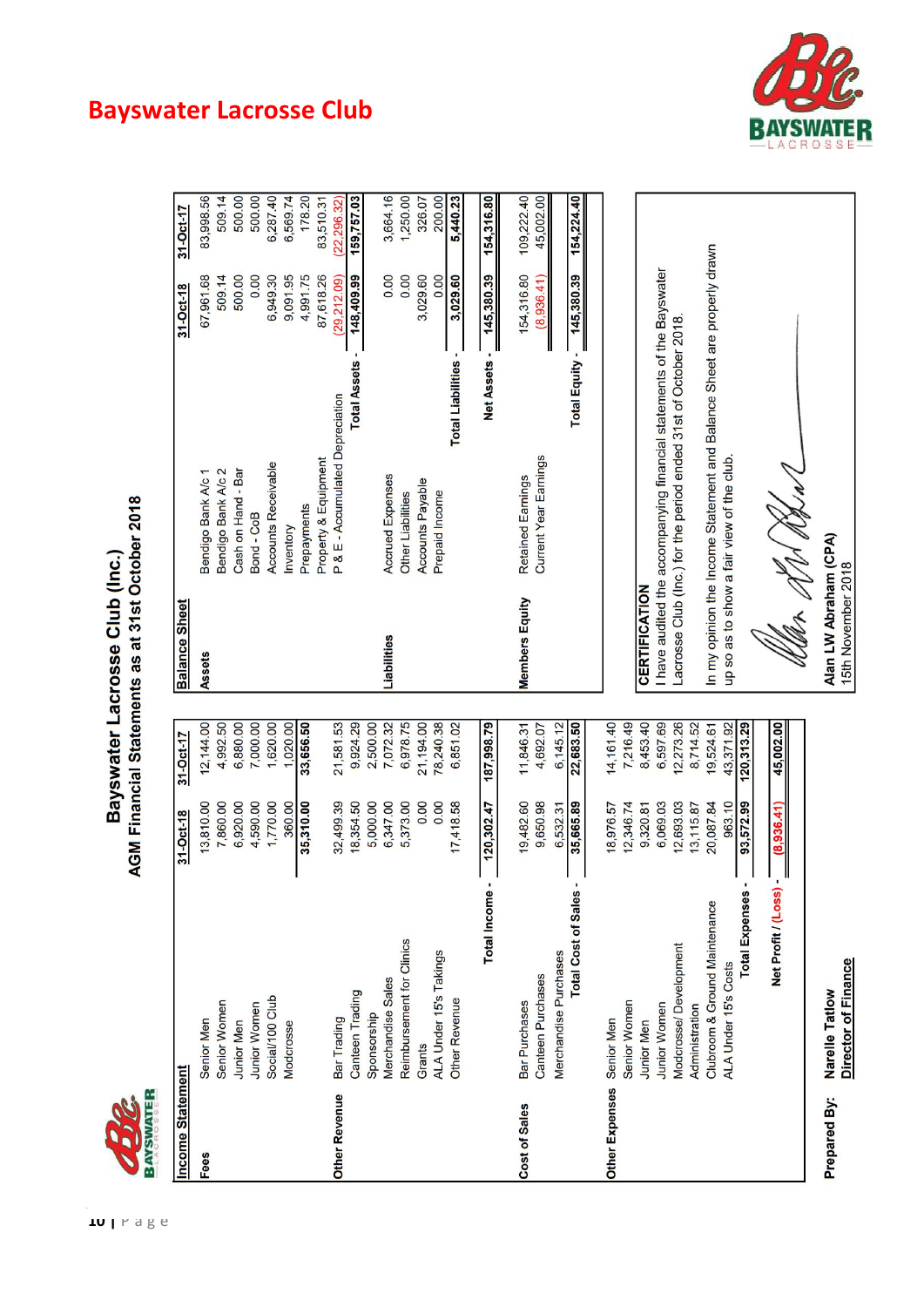

### **Director of Senior Men Report**

2018 saw a continuation of recent years shortcomings for the senior men, although there are some positives we can take away from the season moving forward. In a year of the world championships combined with a handful of injuries, numbers were again short across all grades. However, with the help of juniors playing up, we managed to pull together teams for each week while still remaining competitive.

State League finished 3rd on the ladder and made it through to the grand final for the third consecutive year. After winning the first two rounds against Wanneroo and East Fremantle comfortably, we matched up against Wembley in the final. Unfortunately after a tough game that was tense until the final whistle, we eventually went down by one goal. Division 2 finished 6th overall and Division 3 came in 5th, just missing out on the finals by a couple of games. Both teams improved throughout the season with new players and fresh under 17's finding their feet in the team.

Bayswater had 5 representatives in the senior men's state team with Warren Brown, Jesse Bowland-Curtis, Thomas Graham and Chase York being selected. Adam Jorre de St Jorre (Frenchie) was also appointed as assistant coach.

I would like to congratulate Glenn Morley and Thomas Graham for representing Australia in the recent FIL Men's World Championships, which was hosted by Israel in July. Glenn was selected as assistant coach for the first time and Tom as a midfielder for now his second time, also managing to bag himself a nice number of goals. Australia finished 4th overall with both boys doing Bayswater proud.

After not having any international players last year, we were fortunate to secure 3 American imports to come out and play for the club this season. Chase York, Jackson Twomey and Jack Glasbrenner were all valuable assets to the club both on and off the field. Jack had previously played for Bayswater in 2015 and returned with the intention to boost junior numbers using his experience in recruiting. Both Chase and Jackson also worked with Jack at school clinics, sharing their knowledge and helping the kids develop their skills.

Lastly, I would like to thank everyone who volunteered their time to ensure that all of the senior games ran smoothly each week.

### **Joshua McDavitt**

**Director of Senior Men**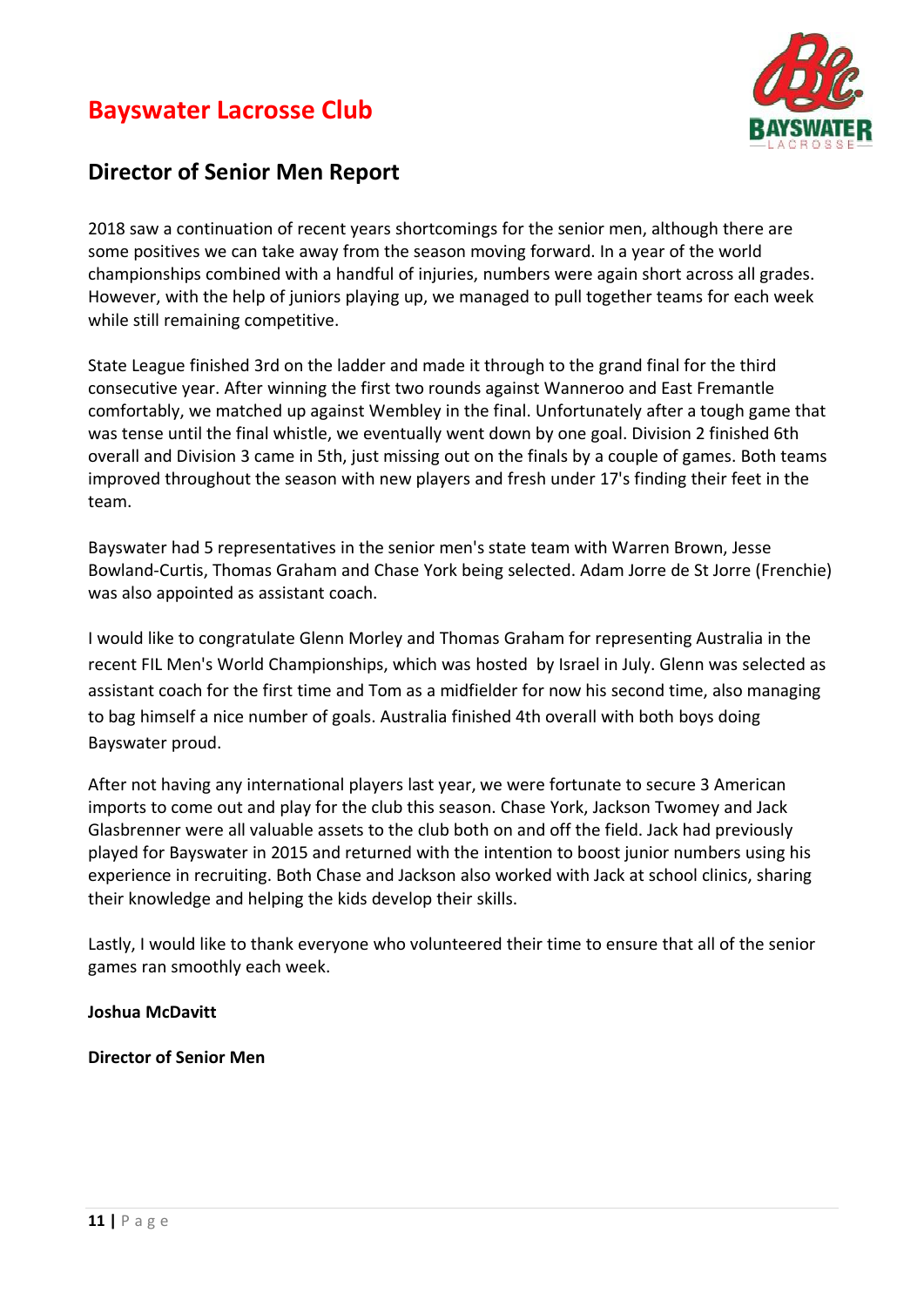

### **Senior Women Report**

This season was the first season for our State League to be back as a Bayswater team after several years as the combined Union side with Phoenix Lacrosse Club. It was an inevitable change that was always going to take some adjusting to but the women of our State League Team took it in stride. With always great leadership from coach Liz Shields these ladies showed their strength and determination all season. Despite finishing fifth on the ladder, State League have shown they are a team to watch out for in the coming season. Chloe Tatlow took out Lacrosse WA's Runner Up Fairest and Best as well as being named in the All Star team as a defender. Congratulations Chloe!

Our Division 2 team finished fourth on the ladder this year, being knocked out in the preliminary final by Wanneroo in a very hard fought game. The ladies left everything they had out on the field that day but unfortunately Wanneroo came away with the win.

This season marked Zowie Day's debut as a senior women's coach. Zowie started coaching part way through the season, she saw that we were lacking some leadership on the sideline and she stepped up to provide that. Starting out Zowie was a little quiet which to anyone who knows her is very unusual but with every game her confidence in herself and her team grew. Zowie has a lot of love for and belief in her team, as a member of that team I believe I speak for all the girls when I say we've really appreciated Zowie taking on the role and we really hope to see her there again in the 2019 season.

This season Rachel Anderson and I decided to start hosting monthly squad dinners for the ladies. The implementation was a wonderful success with great numbers joining in each month. I hope to see this continue into the future as it is a great way for the girls to get a chance to socialize and bond outside of a training or on field setting. A big thank you to Gina Parker who happily volunteered to prepare the dinners each month and whose delicious cooking always had everyone going back for seconds.

I would like to thank everyone who has offered me their support in my first season in the role of Director of Senior Women, a special thank you to Rachel Anderson who was always available and happy to help. I have really enjoyed giving back to the club that I love being a part of and I hope to continue to do so in the coming season.

**Rhianna Hill**

**Director of Senior Women**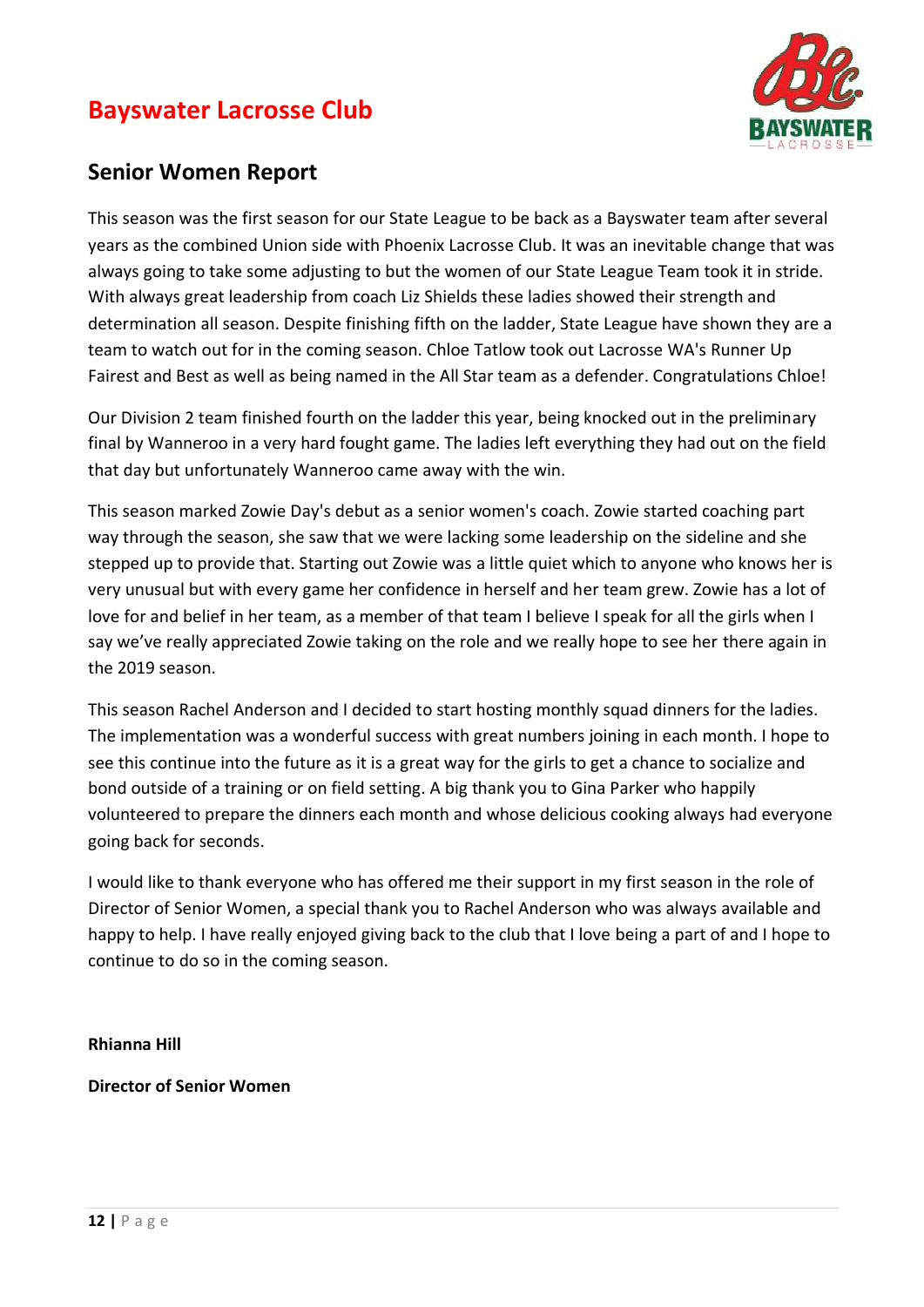

### **Director of Junior Men Report**

The 2018 men's junior lacrosse season at Bayswater was a great success. At almost all levels of play we were able to field competitive, full team rosters who had a great deal of success. First, I would like to acknowledge the time, effort, and passion all of our coaches gave to the season. Your leadership is inspiring and helps mold our young students of the game, thank you for providing a great team environment. Continuing off the field, parent support and commitment has been as strong as ever. The community being built around the club is amazing to be a part of. Every single volunteer and spectator are important to this club and the wellbeing of the young boys showing up each week to have fun with friends. Thank you.

Congratulations to our U15 boys who lost the grand final, but had a great showing. Their improvement and camaraderie was obvious throughout the entire season. This group has a great future with many players achieving team and state awards.

Looking forward, Bayswater is in a great position to begin feeding senior teams from the bottom up. This year, we fielded two separate U11 teams, which we hope to continue in 2019. The U13 and U15 teams showed skill, depth, and commitment to the game. It is crucial to the clubs existence that we continue growing the sport of lacrosse locally. As Chris White mentioned in his 2017 report, our school development has directly impacted our attendance numbers. In 2017 and 2018 we had a large number of players show up to the after school Modcrosse program, with many players continuing on to play at the club the same year.

Moving ahead to 2019, our club needs to continue to build a fun, family friendly, competitive environment for the young boys who have found a passion for the game. On the field, we need to prioritize lacrosse opportunities at all levels. Meaning, U11s are highly encouraged to play U13s, U13s up to U15s, etc. In retrospect, juniors practice for 2 hours a week and play an hour and a half game. This is not an overwhelming amount of time. Playing at two levels increases their exposure to lacrosse by 30%, only an additional hour and a half a week.

Every practice session, game, or conversation is meaningful. Time is priceless. I encourage all club members, coaches or not, to help our junior players. Please pass on your knowledge, encourage and praise their abilities, and make the sport fun for everyone.

Thank you once again for your time and commitment to Bayswater Lacrosse Club, here is to a successful 2019.

### **Jack Glasbrenner**

### **Director of Junior Men**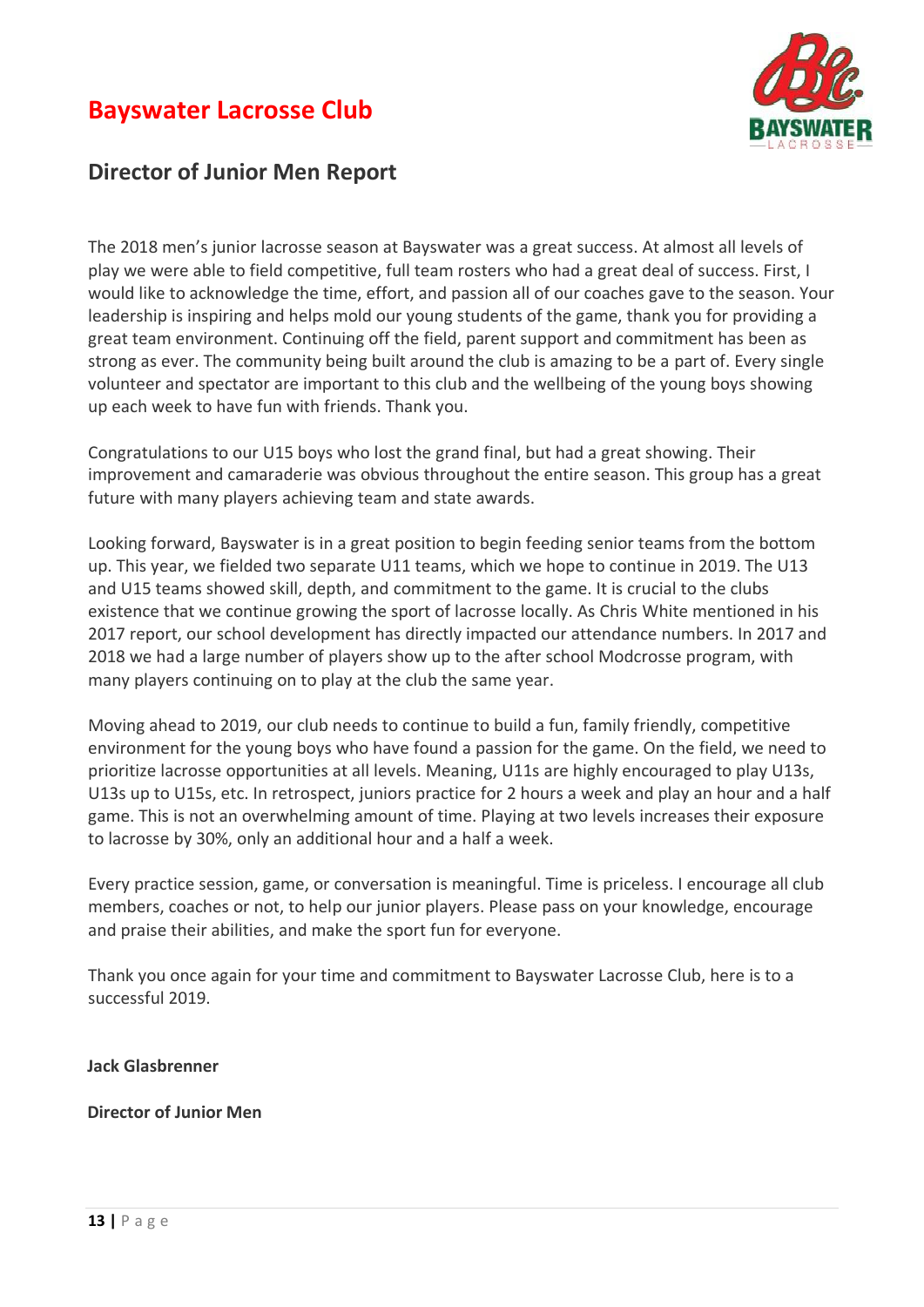



### **Director of Junior Women Report 2018**

The 2018 junior women's season was a very fun and enjoyable season. Both teams this season made great improvements and we really show cased how great or junior women's teams are and the talent we have coming up through our grades.

This season Bayswater Lacrosse Club fielded 2 full junior women's teams, both teams having over 15 players which is a fantastic achievement.

### 13's:

The 13's team this season showed great improvements throughout the season. Even though the 13's team did not come away with a win for the season these girls and boys both showed a great amount of drive and determination throughout the season. This team never gave up which goes to show the amount of hard work the players and the coaches Chloe Tatlow and Isla Frazer had put in throughout the 2018 season. Our 13's team is full of very eager kids who just love the game of Lacrosse, it is so great to see. Looking forward to another great season in 2019 from these players, all of these players play with heart and have a fun time while doing it.

Players: 16-18 approx. Wins: 0 Loses: 10 Draws: 2 Ladder: 5<sup>th</sup> Head Coach: Chloe Tatlow Assistant Coach: Isla Frazer Manager: Suzanne Frazer

### 17's:

The 2018 season for this team was one of the most successful in sometime. This team played and trained with so much heart and determination throughout the season and I know the entire club was very proud of what they had achieved in the 2018 season. The 17's team had a good mix of experience and improving players in 2018 which was a challenge at times for both Maddy and myself but these girls never gave up and never put their heads down, which paid off as this team made the 2nd round of finals this season. Both Maddy Koelmeyer and myself are very proud of this teams achievements throughout the 2018 season and hope it can be followed through into the 2019 season.

Players: 15-17 approx. Wins: 5 Loses: 7 Draws: 0 Ladder: 4<sup>th</sup> Head Coach: Rachel Anderson Assistant Coach: Maddy Koelmeyer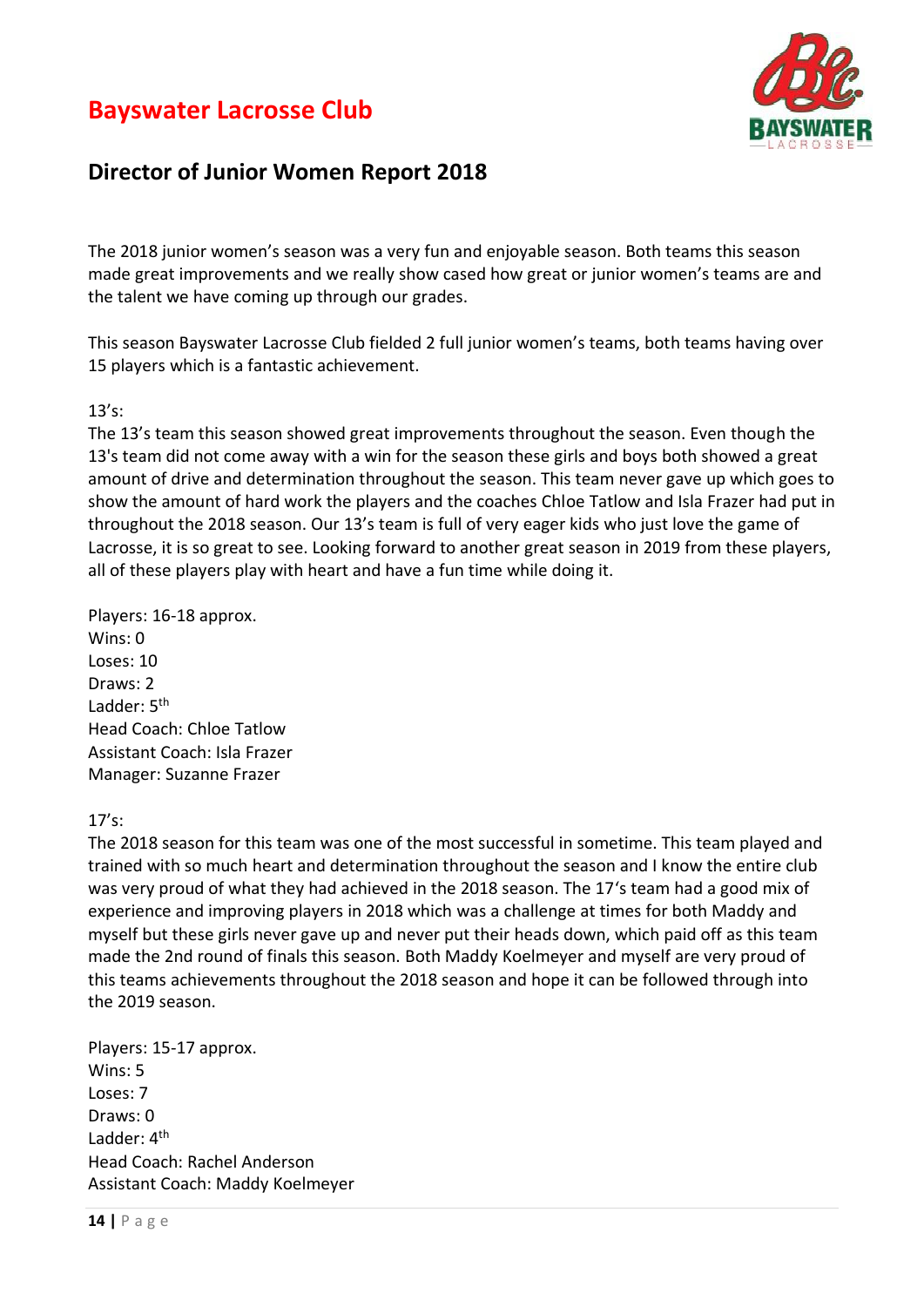

Manager: Narelle Tatlow

State team representatives in 2018 was no different to any other year. We are so lucky at Bayswater to have so many young players eager to represent their state in the game they love. It is such a great achievement to make a state team, not only being able to represent your state but players and coaches get to show off how great Bayswater Lacrosse Club really is.

Overall, I as Director of Junior Women's found the 2018 season a successful year with some great memories made and lots of fun had which is what junior sport is all about. All the players fought hard and played hard for their teams. 2019 I expect to be just as good as the 2018 season and hopefully we will see our 9's, 13's and 17's teams in the finals representing this great club.

I would also like to take this opportunity to thank all the volunteers and my fellow committee members, it is not an easy task but we do it because we love the game and we love our club.

### **Rachel Anderson**

**Director of Junior Women's**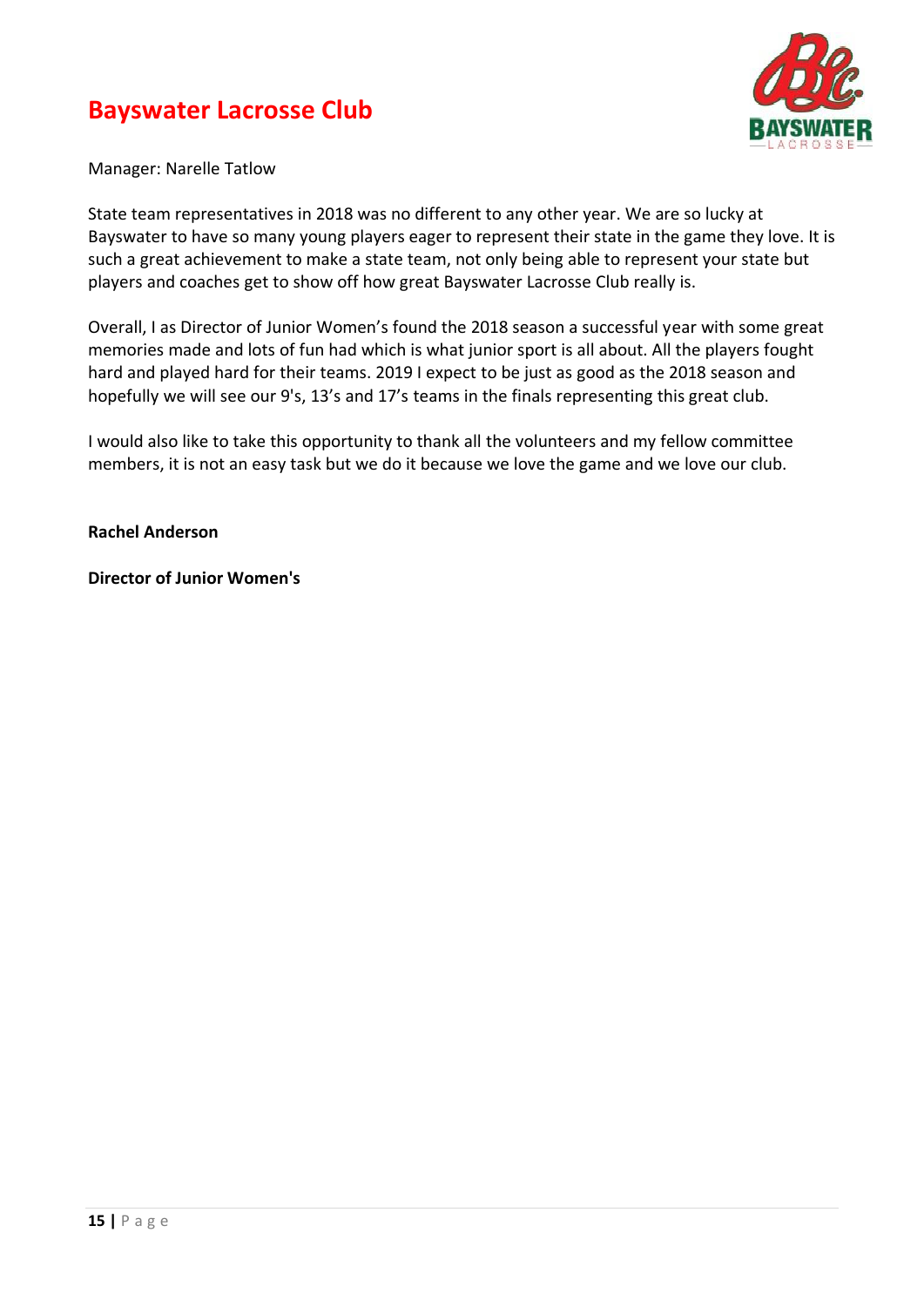

### **Director of Development Report**

Overall a very positive year for the Bayswater Lacrosse Club with strong numbers in most grades. The youngest grades in particular with very good numbers, a very positive indicator for the future health of our club.

Both under 11 boy's and under 13 girls had very good numbers, the boys had so many we ran 2 teams in 2018.

Under 13s boys once again had a lot of players, too many for 1 team not enough for 2 leads to difficult job for coach and unhappy players/parents and will make player retention difficult. It would be great if we could really push towards 2 under 13s teams for 2019.

The under 15 boys did well to make the grand final, and played a great game to unfortunately  $lost 3 - 5.$ 

There's a lot of recruiting work being planned leading into 2019 which gives reason to believe 2019 will be a good year for the Bayswater Lacrosse Club.

**Julian McGrath** 

**Director of Development**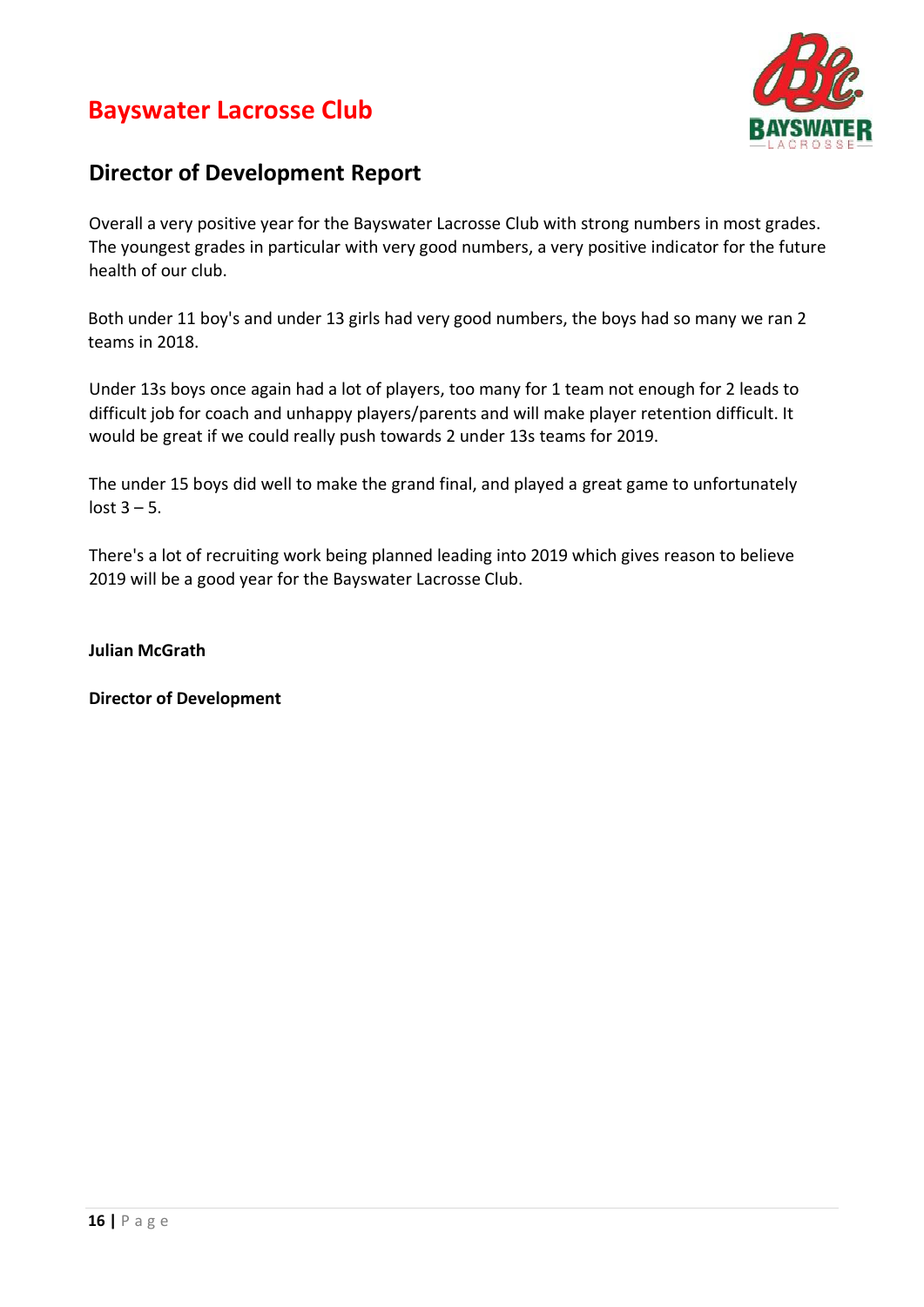

### **Director of Publicity - Report**

2017/18 was my first year serving on the Bayswater Lacrosse Committee and became a steep learning curve. My goal was to learn as much as I could and to try and increase engagement with our members.

Social Media, in particular, Facebook and also the Team App seemed to be the quickest and easiest way to disseminate information. Facebook was a useful tool for providing results each weekend during the season and for promoting events. Team App was convenient to post links to fixtures, advertise merchandise, provide team info with training and coach details and for general notifications. Instagram was used to a lesser extent with various photo's posted of games, events and teams. Several Newsletters were sent out throughout the year promoting events, fundraisers, fees, registration and player achievements. The website had a few minor updates but could really do with some major updating to help promote our club.

I found this role fun but also challenging. Relying on others to provide information is always difficult. There are many options available to provide information, it is knowing which option is best for each purpose that can be difficult. I was hoping to provide regular newsletters but having the content to disseminate was not always possible.

Having photographs from games to publish on social media was also problematic. I could not get to every game and relying on others to provide photo's proved difficult. There are many people who take photo's regularly and it would be terrific if members were happy to share these or assist with this task. Photo's were well received when published so it would be useful if this could be improved next year with more teams getting additional exposure.

A suggestion for the Committee is to create a "Calendar of Events" at the start of the year. This will allow events and dates to be scheduled early in the season so all members are aware of what is happening. There can always be improvements and further engagement with members is always desirable.

I would like to thank my fellow Committee Members for their support throughout the year and a very special thanks to Narelle Tatlow for her constant guidance, assistance and encouragement throughout the year.

**Kathryn Christidis**

**Director of Publicity**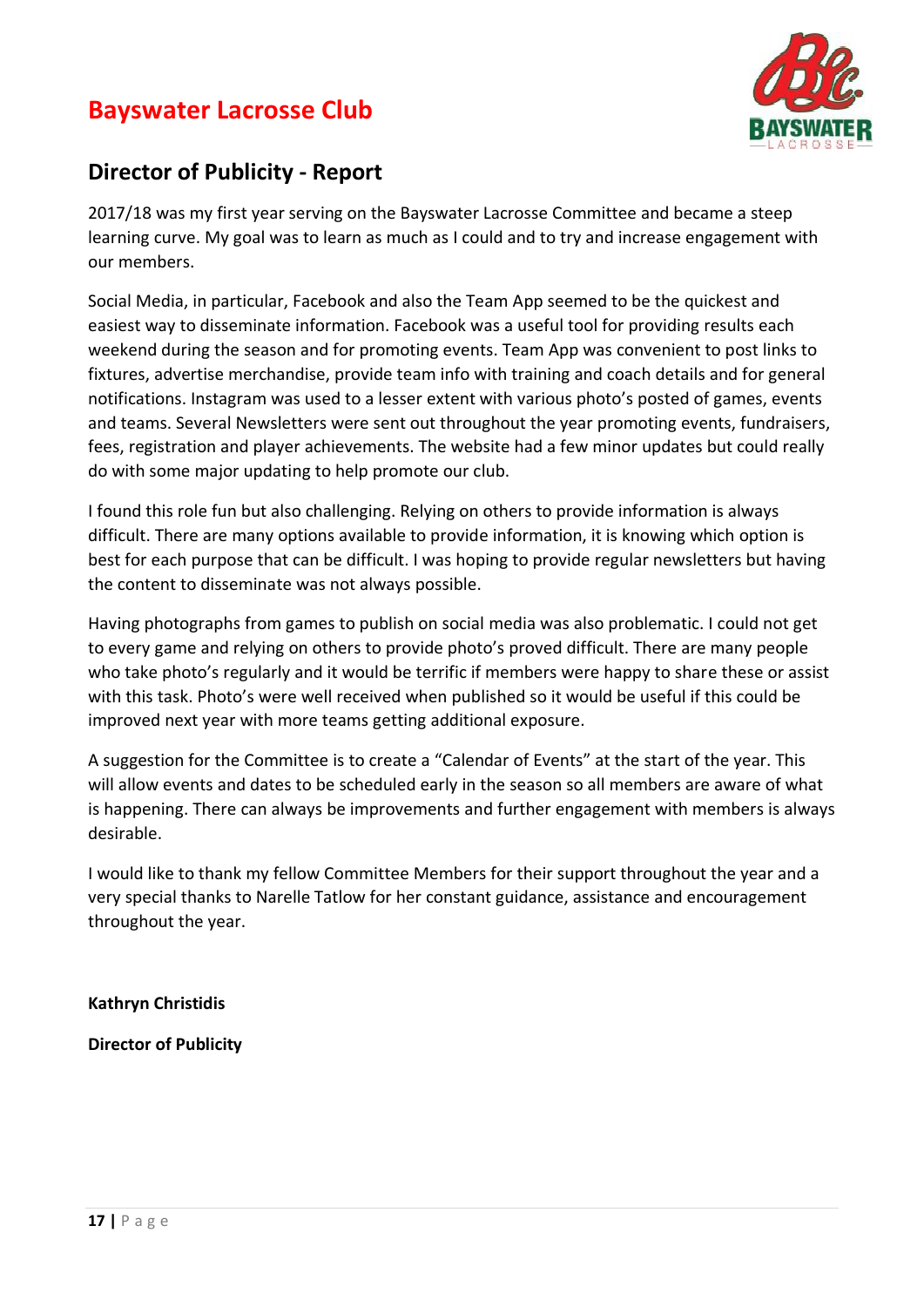

### **Bar Manager Report**

2018 was another busy year for the club with a number of events throughout the course of the season with drinks on Thursdays after men's training and Saturdays after senior games and also at fundraising events through the year. The woman also had a few Tuesday night dinners as well as Sunday games and helped support the bar also.

The main highlight for me would have been the finals with running a bar downstairs as well as upstairs during games. This would not have been possible without the help of Michael Gates and Murray Gates assisting. Would be a great idea to look at running the downstairs bar for the 2019 season for senior games. We also hosted an MND night which was a great success both as a fundraiser and on the bar.

This year we had a massive range of beer full strength and mid, spirits and ciders along with wine. Any requests I tried to accommodate to everyone's tastes. If nominated next year I am also looking at wanting to introduce an idea a previous Bar Manager Tom Graham had previously suggested which is a cocktail of the month or similar. Any suggestions will always be taken on board.

This year the bar sales for 2018 was \$32,500. We were also lucky enough to have four licensed bar managers. They are Michael Gates, Tom Graham, Natasha McCoy and myself.

I would like to extended a massive thank you to Michael Gates for his continued support behind the bar and guidance. Lastly I'd like to thank Kim from Celebrations at Charlies for his continued support of our club and always being extremely friendly and accommodating of my requests.

**Matthew Tatlow**

**Bar Manager BLC**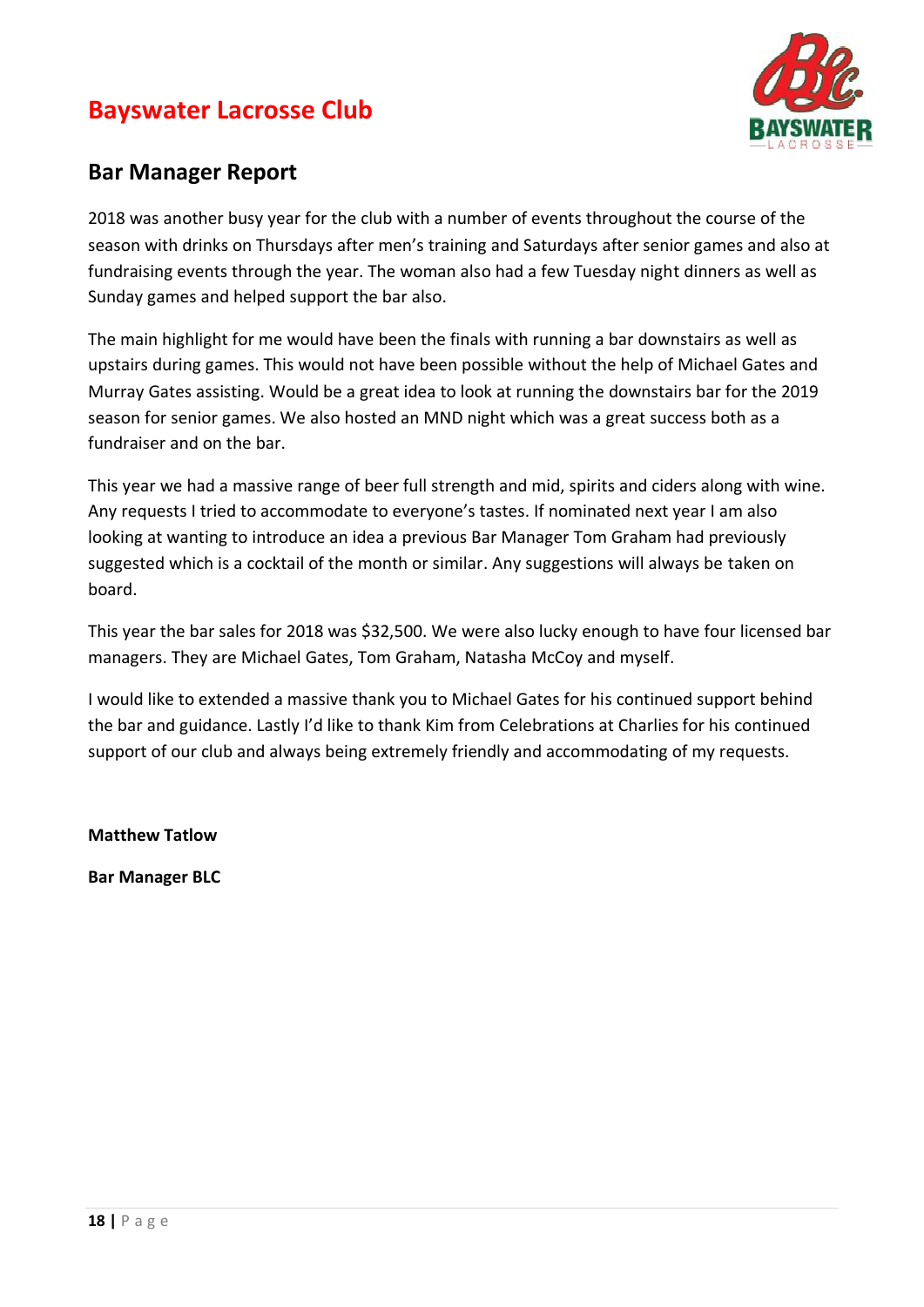



**Award winners - 2018**

# **Senior Teams**

| <b>FAIREST &amp; BEST</b>           |                                        |                           |                                      |                                    |  |
|-------------------------------------|----------------------------------------|---------------------------|--------------------------------------|------------------------------------|--|
| <b>MENS STATE</b><br><b>LEAGUE</b>  | <b>MENS DIVISION</b><br>$\overline{2}$ | <b>MENS DIVISION</b><br>3 | <b>WOMENS</b><br><b>STATE LEAGUE</b> | <b>WOMENS</b><br><b>DIVISION 2</b> |  |
| Max Rowse                           | Patrick<br>Olofsson                    | Kobi Tyrrell              | <b>Chloe Tatlow</b>                  | <b>Stacey Brown</b>                |  |
| <b>RUNNER UP FAIREST &amp; BEST</b> |                                        |                           |                                      |                                    |  |
| Jesse Bowland-                      | Christopher                            | Mark Taylor               | Rachel                               | Marika                             |  |
| Curtis                              | Paton                                  |                           | Anderson                             | Austgen                            |  |
| <b>MOST CONSISTENT</b>              |                                        |                           |                                      |                                    |  |
| <b>Chase York</b>                   | Jack                                   | <b>Robert Morriss</b>     | Carter Wight                         | Laurence                           |  |
|                                     | Glasbrenner                            |                           |                                      | Meyer                              |  |
| <b>COACHES AWARD</b>                |                                        |                           |                                      |                                    |  |
|                                     |                                        |                           | Emma Green                           | Kate McCleod                       |  |